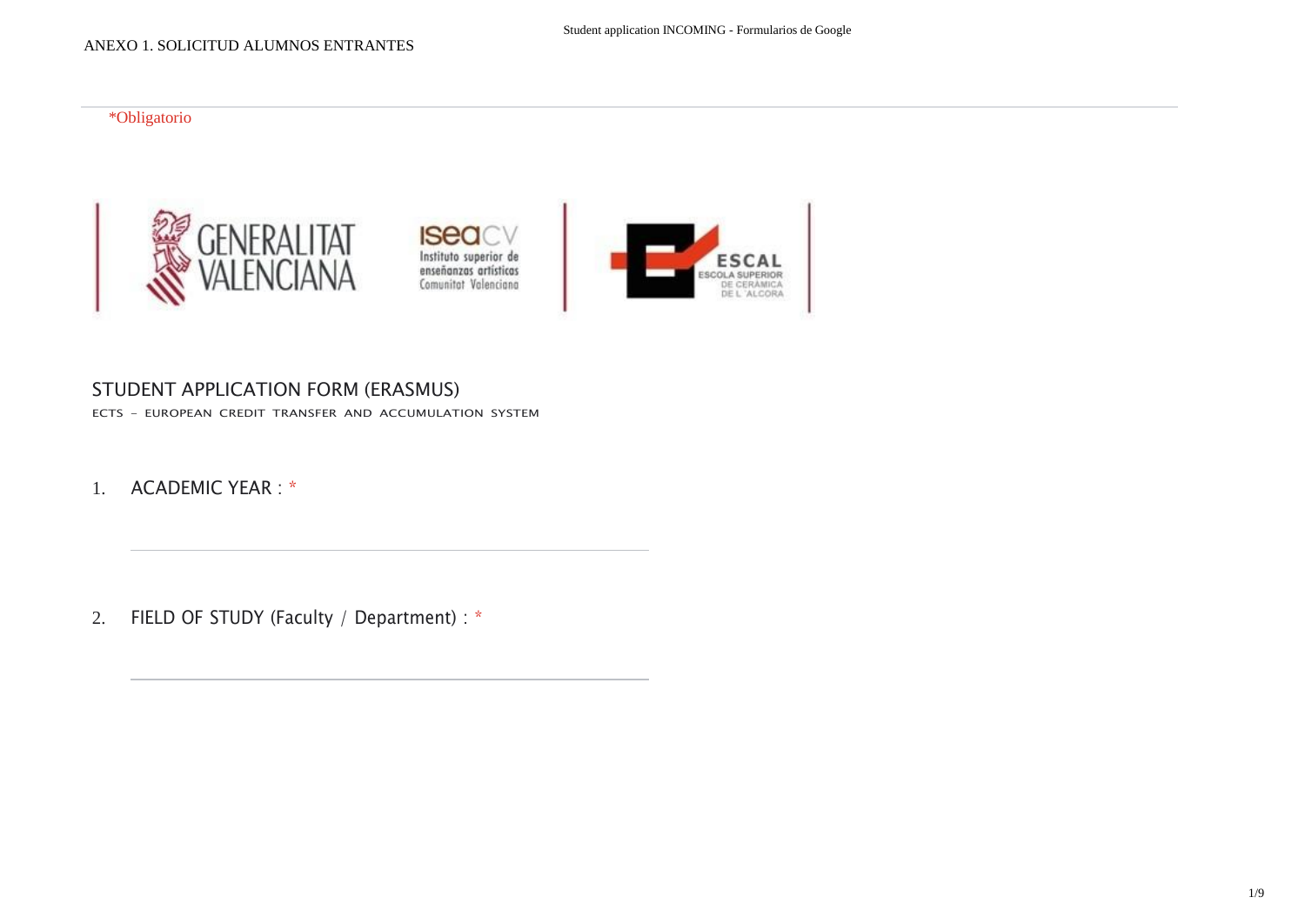# 3. Period of Stay (Erasmus) : \*

*Selecciona todos los que correspondan.*

Fall/winter Term Spring/summer

# Term

## 4. Level/Year : UG \*

*Selecciona todos los que correspondan.*

1º 2º 3º  $\overline{4}^{\circ}$ 

5. Family name: \*

6. First name: \*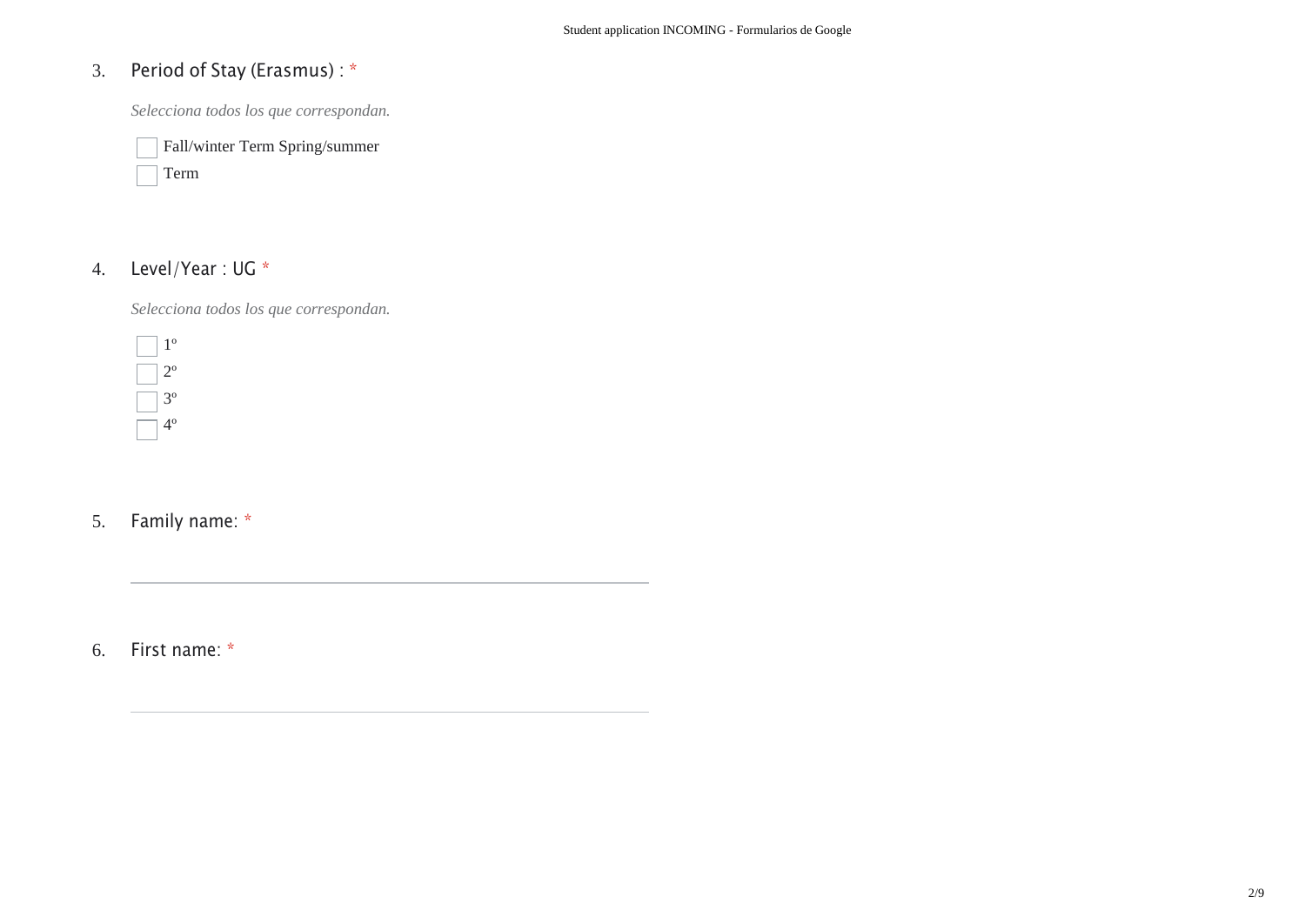#### 7. Date of Birth: \*

*Ejemplo: 7 de enero del 2019*

the contract of the contract of the contract of the contract of the contract of

the control of the control of the control of the control of the control of

8. Gender: \*

9. Nationality: \*

10. Passport n°: \*

11. Place of Birth: \*

12. Father Name: \*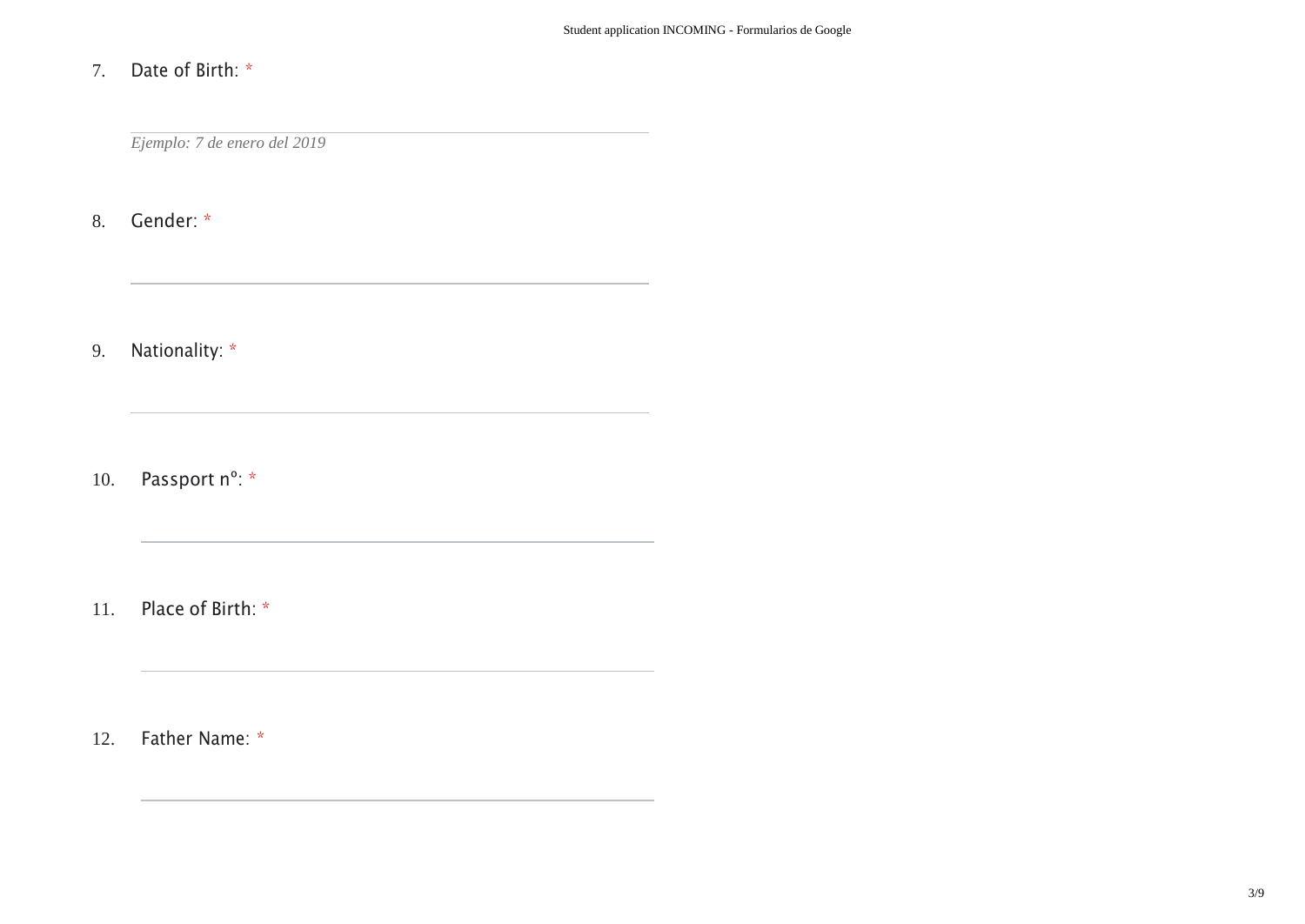13. Permanent Address: \*

14. Temporary address (if relevant): \*

<u> 1989 - Johann Stein, mars an deutscher Stein und der Stein und der Stein und der Stein und der Stein und der</u>

15. Phone number: \*

16. Fax:

17. E-mail: \*

SENDING INSTITUTION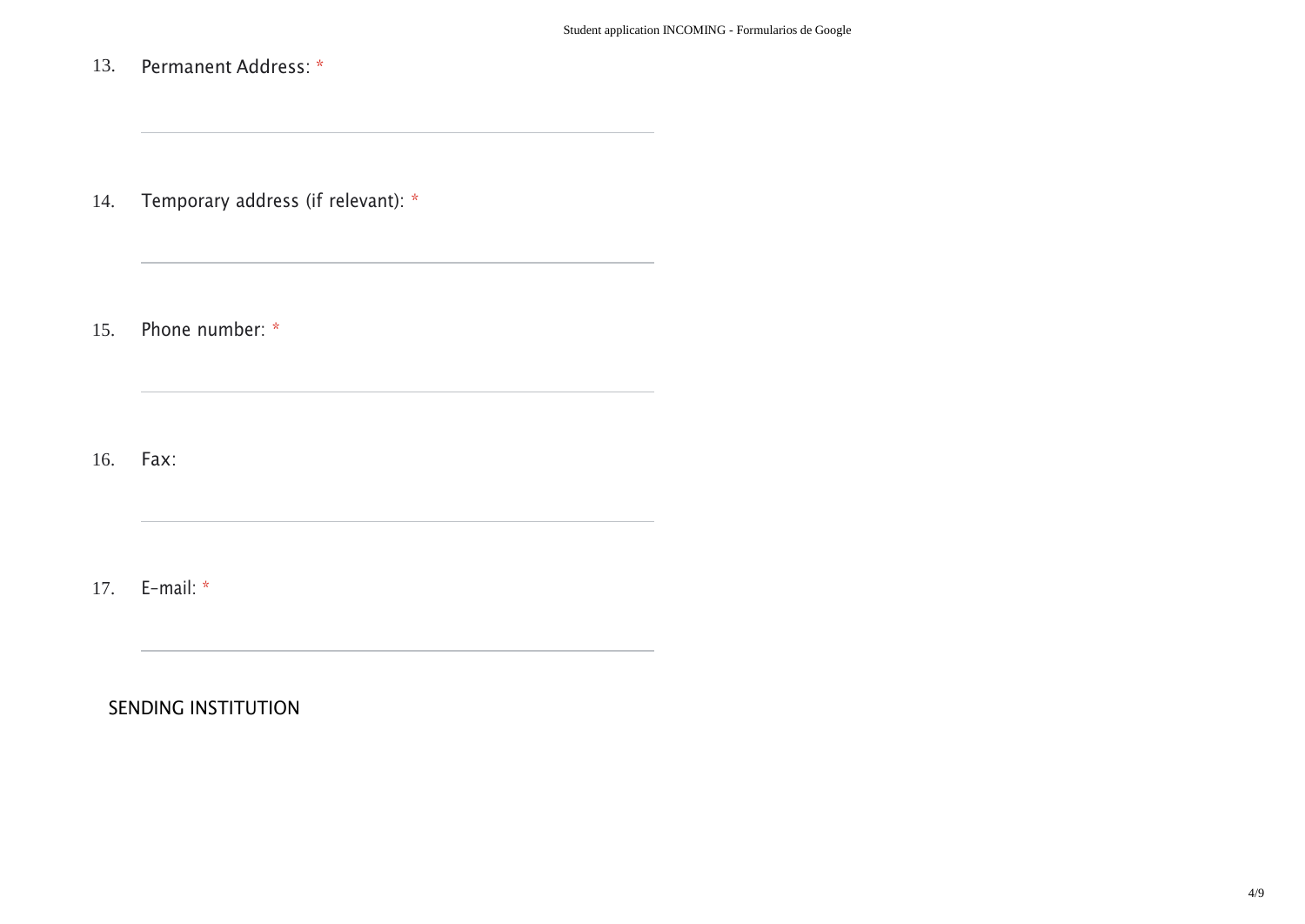## 18. Name and full address: \*

,我们也不会有什么。""我们的人,我们也不会有什么?""我们的人,我们也不会有什么?""我们的人,我们也不会有什么?""我们的人,我们也不会有什么?""我们的人 19. ID Code: \* 20. Country: \* 21. Subject Area: \* 22. Department: \*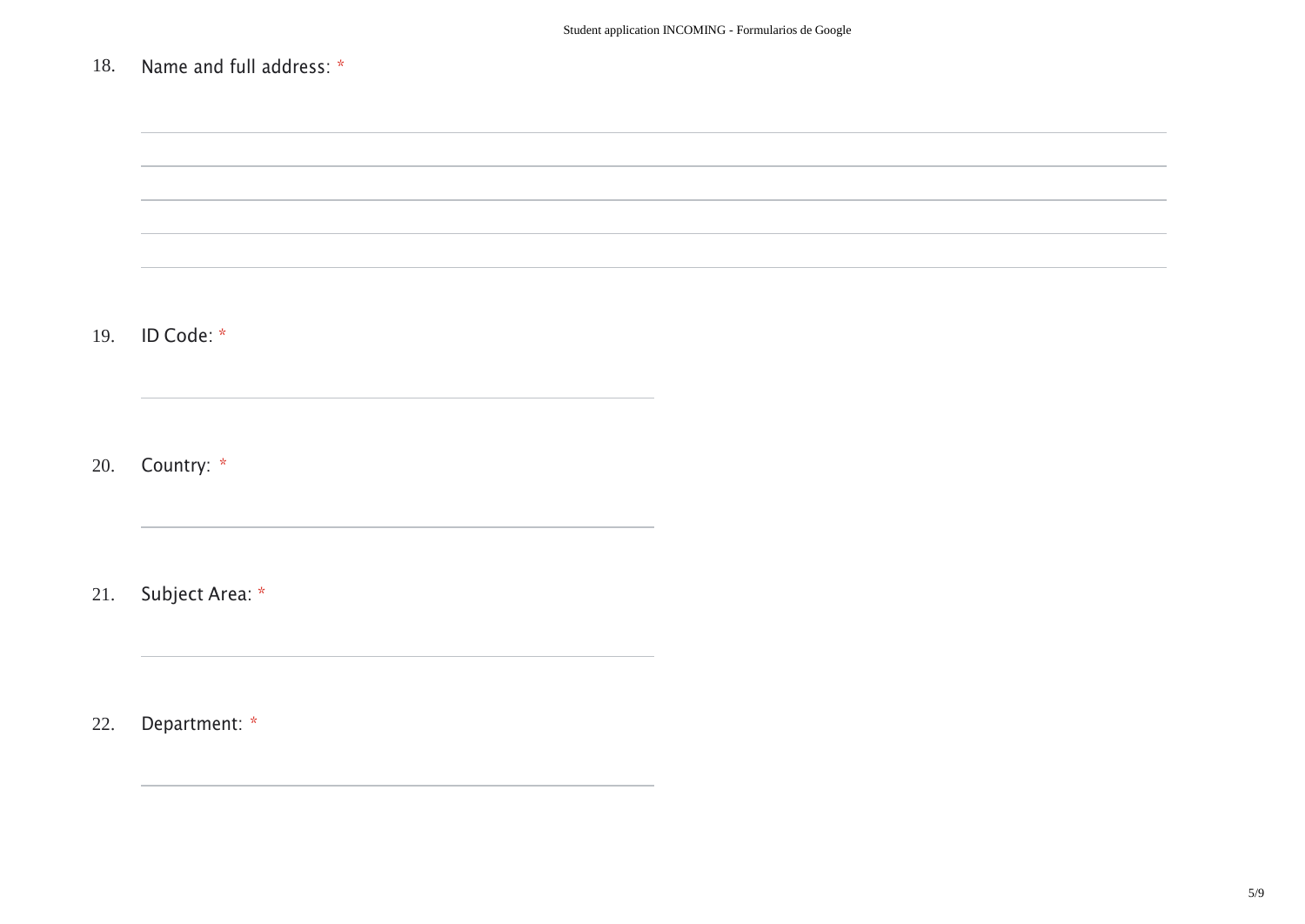23. Departmental coordinator's name: \*

24. Departmental coordinator's phone number: \*

the control of the control of the control of the control of the control of

25. Departmental coordinator's email: \*

26. Departmental coordinator's fax:

27. Departmental coordinator's signature:

28. Institutional coordinator's name: \*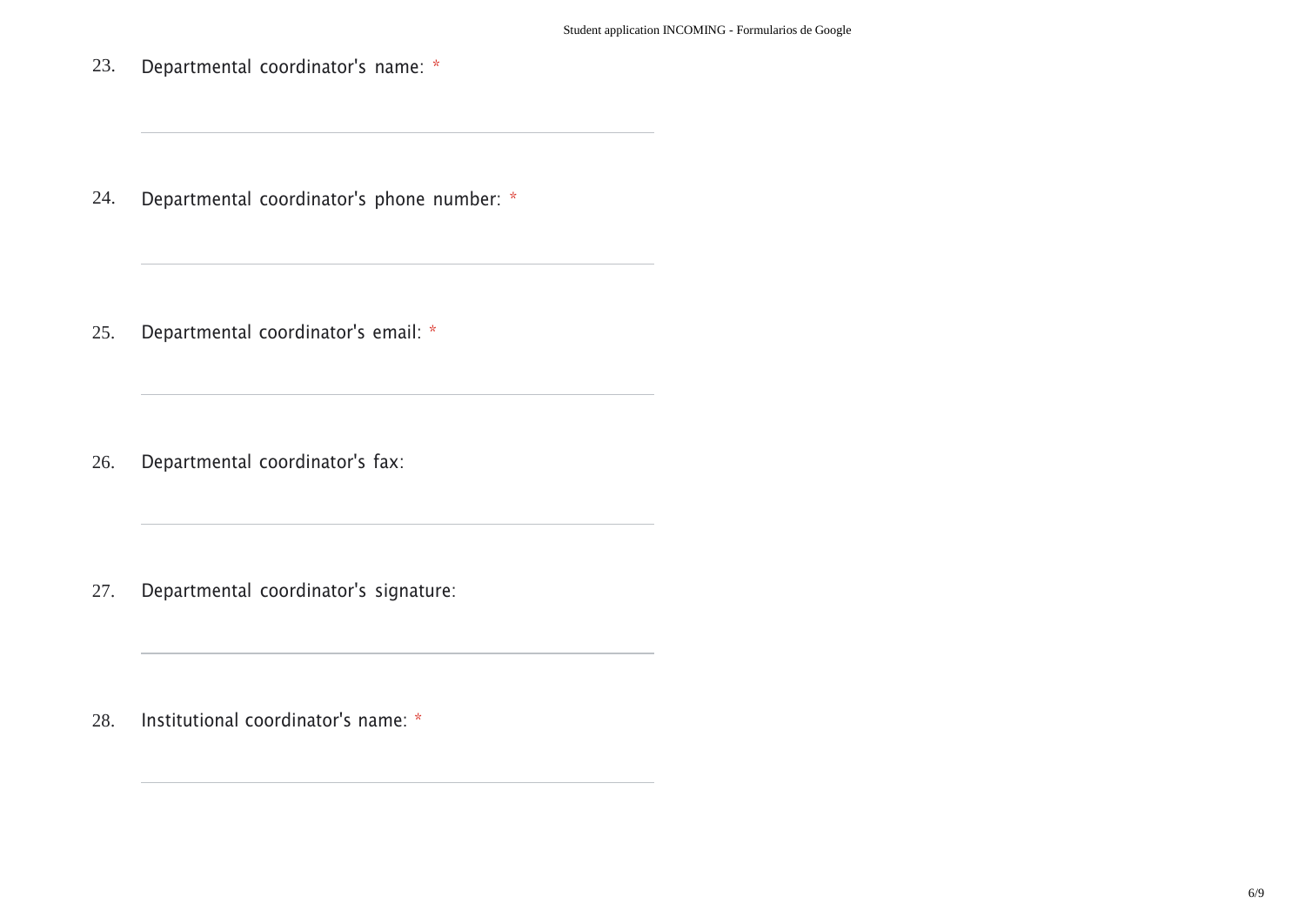29. Institutional coordinator's phone number: \*

30. Institutional coordinator's email: \*

31. Institutional coordinator's fax:

LANGUAGE COMPETENCE:

32. Mother language:

33. Language of instruction at sending institution (if different):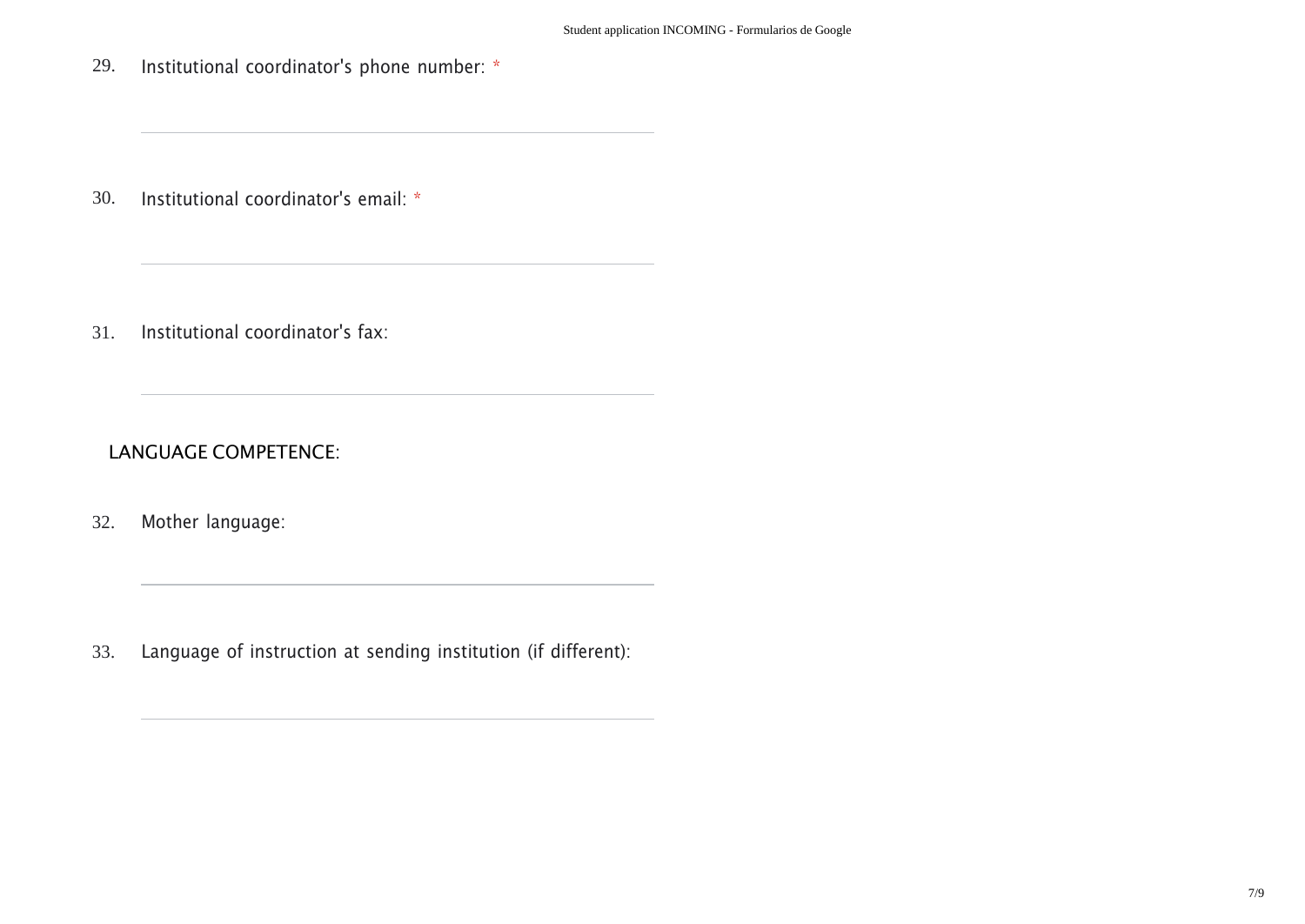34. Other languages: A- I am currently studying this language B- I have sufficient knowledge to follow lectures C- I would have sufficient knowledge to follow lectures if I had some extra preparation.

*Selecciona todos los que correspondan.*



#### PREVIOUS AND CURRENT STUDY

35. Diploma/degree for which you are currently studying: \*

36. Number of higher education study years prior to departure abroad: \*